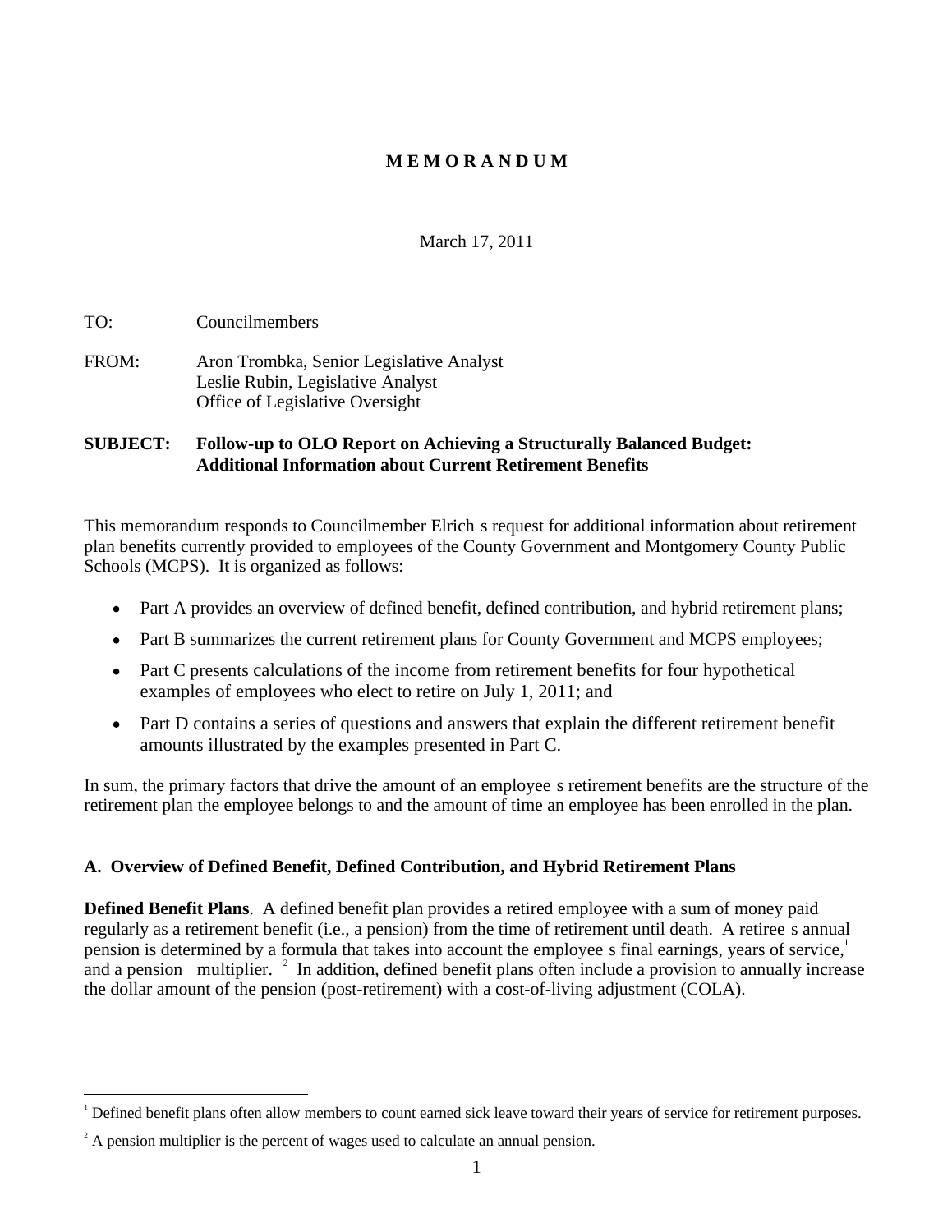To fund defined benefit plans, employers make annual contributions into a retirement trust fund<sup>3</sup> based on  $3<sup>1</sup>$  and  $1<sup>1</sup>$  and  $1<sup>1</sup>$ based on the projected funding needed to pay promised pensions to both current and future retirees. Plans often require employees to contribute a set percent of salary each year to help fund their future retirement benefits. The money in the retirement trust fund is managed by the employer (often at the direction of an independent board). A combination of employee contributions, employer contributions, and the trust fund s investment earnings pay for employees pensions.<br>In defined benefit plans, employees are required to work a minimum number of years before they become

eligible to receive a pension (called vesting ). If an employee separates from the employer before vesting, the employer typically refunds the employee s contributions to the plan. If an employee vests but separates from the employer before qualifying for retirement, typically the employee can either receive a refund of his or her own contributions plus interest or receive a pension at a later date when the employee would have been eligible for retirement from the employer.

Defined benefit plans place the financial risk for funding pensions on the employer. The employer remains responsible for paying participating employees an annual pension amount upon their retirement, regardless of the balance in the retirement trust fund.

**Factors that Affect Pension Benefits.** In most defined benefit plans, the following factors determine the amount of a retiree s annual pension:

- Final salary: An employee s final salary is one of the three main components in calculating a pension.
- $\bullet$  Multiplier: The multiplier, which reflects a percent of wages used to calculate an annual pension, is the second of the three main pension formula components.
- Length of service: The length of an employee s service with an employer is the third of the three pension formula components.
- Social Security integration: Social security integration refers to whether a pension plan lowers the pension amount that a retiree collects when the retiree reaches Social Security retirement age (SSRA). In an integrated plan, the pension amount decreases when an employee reaches SSRA. In a non-integrated plan, the pension amount does not decrease.

The equation below shows one example of how an employee s final salary and years of service are combined with a multiplier to calculate the amount of an employee s pension.

**Defined Contribution Retirement Plans**. In a defined contribution plan, an employee contributes a set percent of his or her salary to a retirement account. Often an employer also will make contributions to the employee's retirement account – either contributing a set percent of an employee's salary or matching a percent of an employee contribution. The employee guides investment of the funds in the retirement account and bears the entire risk of changes in investment returns. The employer's financial responsibility ends after making any required contribution to an employee's retirement account.

 $3$  The amount of the annual contribution required by the employer typically is determined by an actuary.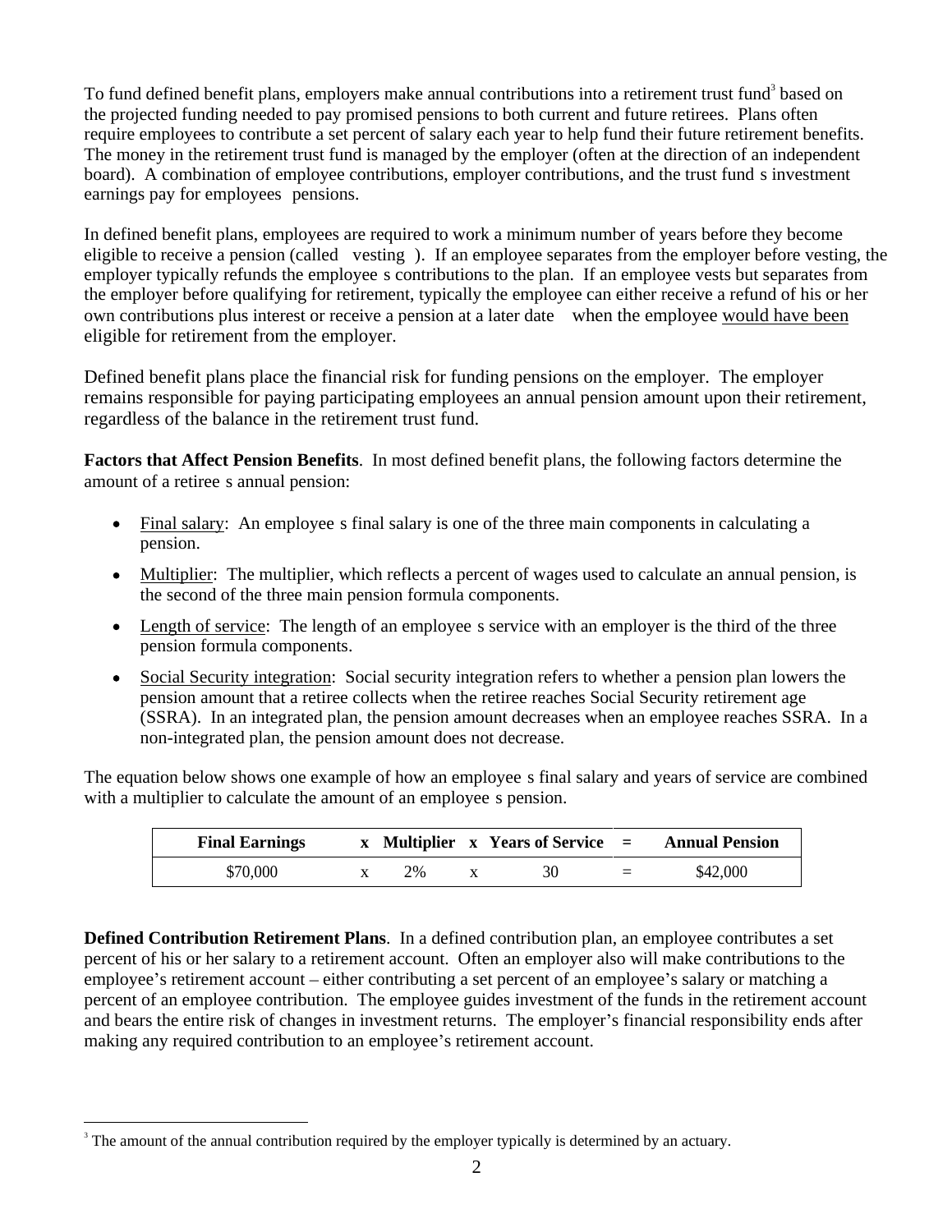Unlike defined benefit plans, defined contribution plans are portable. This means that upon separation, employees can take retirement funds in a defined contribution plan with them and transfer the funds to a new retirement account. Upon retirement, the employee's benefit is the total of the employee and employer contributions and any investment income earned on the joint contributions.

**Factors that Affect Defined Contribution Retirement Benefits**. The following factors determine how much money an employee will accumulate in a defined contribution retirement account.

- Annual salary: Employer and employee contributions to defined contribution plans are often calculated as a percent of an employee's annual salary.
- Employer/employee contribution rate: Employer and employee contribution rates determine the amount of money (e.g., percent of salary) deposited annually into an employee's retirement account.
- Length of service: Length of service affects both the total amount contributed to an employee's retirement account and the length of time to earn investment income for the account.
- Investment choices and market performance: The size of a defined contribution account is a function of the market return of the investment choices selected by the employee.

**Hybrid Plans**. Hybrid plans have characteristics of both defined benefit and defined contribution plans. Some hybrid plans have a defined benefit component and a defined contribution component, while others have different structures entirely. With a hybrid retirement plan, the financial risk is shared between the employer and the employee, with the specific division of risk varying by the details of the funding and benefit structure of the hybrid plan.

# **B. Summary of County Government and MCPS Retirement Plans**

# **1. County Government**.

The County Government provides all three types of retirement plans, and County law outlines which employees are covered by which plans. The table below summarizes each plan and the employees covered. Participation is required for full-time employees, and optional for part-time employees.

| <b>Retirement Plan</b>                             | <b>Plan Type</b>        | Active<br>Members* | <b>Covered Employees</b>                                                                                     |
|----------------------------------------------------|-------------------------|--------------------|--------------------------------------------------------------------------------------------------------------|
| <b>Employees' Retirement</b><br>System (ERS)       | Defined<br>Benefit      | 4,635              | • Employees hired before October 1, 1994<br>• Represented public safety employees regardless of date of hire |
| <b>Employees' Retirement</b><br>Savings Plan (RSP) | Defined<br>Contribution | 3,272              | • Non-public safety employees hired on or after October 1, 1994                                              |
| <b>Guaranteed Retirement</b><br>Income Plan (GRIP) | Hybrid                  | 942                | • Non-represented public safety employees hired on or after<br>October 1, 1994                               |

# **Summary of County Government Retirement Plans**

\* This is the number of active MCG employees enrolled in the retirement plan as of October 2010.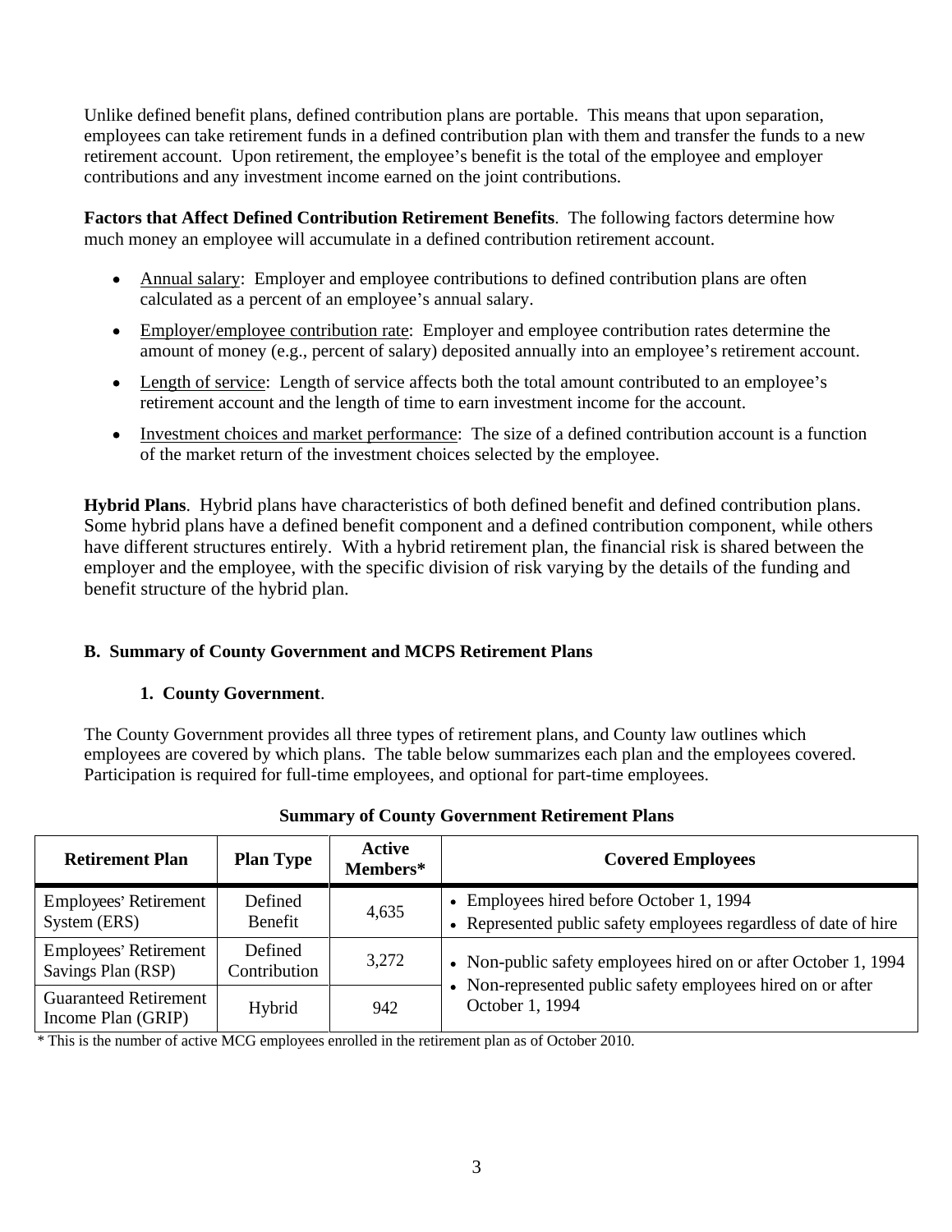**Employees Retirement System (ERS) Defined Benefit**. As shown in the table above, employees hired before October 1, 1994 and all represented public safety employees belong to the County Government s defined benefit pension plan. These employees are divided into seven different pension groups determined by their bargaining unit and date of hire. Each group has aseparate set of variables used to calculate pensions (e.g., multiplier, average final salary, etc.) and different requirements for retirement eligibility

(combination of age and/or years of service).<br>The ERS is integrated with Social Security, meaning that retirees receive a smaller pension (determined by a formula that varies by group) once they reach Social Security retirement age. The County Government s Board of Investment Trustees manages and invests ERS funds.

**Retirement Savings Plan (RSP) – Defined Contribution.** The County Government opened its defined contribution plan in 1994 when it closed its defined benefit plan to non-public safety and non-represented employees hired after October 1, 1994. For most employees in the RSP, the County currently contributes 8% of salary and the employee contributes 4% of salary annually.<sup>4</sup> Employees in this plan direct the investment of the funds in their retirement account and can take their funds with them when they leave County Government service.

**Guaranteed Retirement Income Plan (GRIP) – Hybrid.** The County Government created its hybrid plan, the GRIP, in 2009. The GRIP is open to all employees who are eligible for the RSP. New hires must choose between the two plans and existing RSP members were given a one-time option to transfer to the GRIP.

Like the RSP defined contribution plan, the County currently contributes 8% of salary and the employee contributes 4% of salary to an employee's GRIP account for most employees. Like a defined benefit plan, the County guarantees a fixed rate of return (currently 7.25% annually) on funds in employees GRIP accounts. If GRIP investments earn less than the guaranteed return annually, the County is responsible for making up the difference. Investments that earn more than the guaranteed return offset part of the cost of the County's annual contribution to the GRIP accounts.

**Summary of Retirement Plan Factors**. The table on the next page summarizes the key provisions that determine the amount of pension/retirement benefits for the different County Government s retirement plans.

<sup>&</sup>lt;sup>4</sup> A small number of non-represented public safety employees participate in the RSP and GRIP. For these employees, the County contributes 10% of the employee's salary and the employee contributes 3%.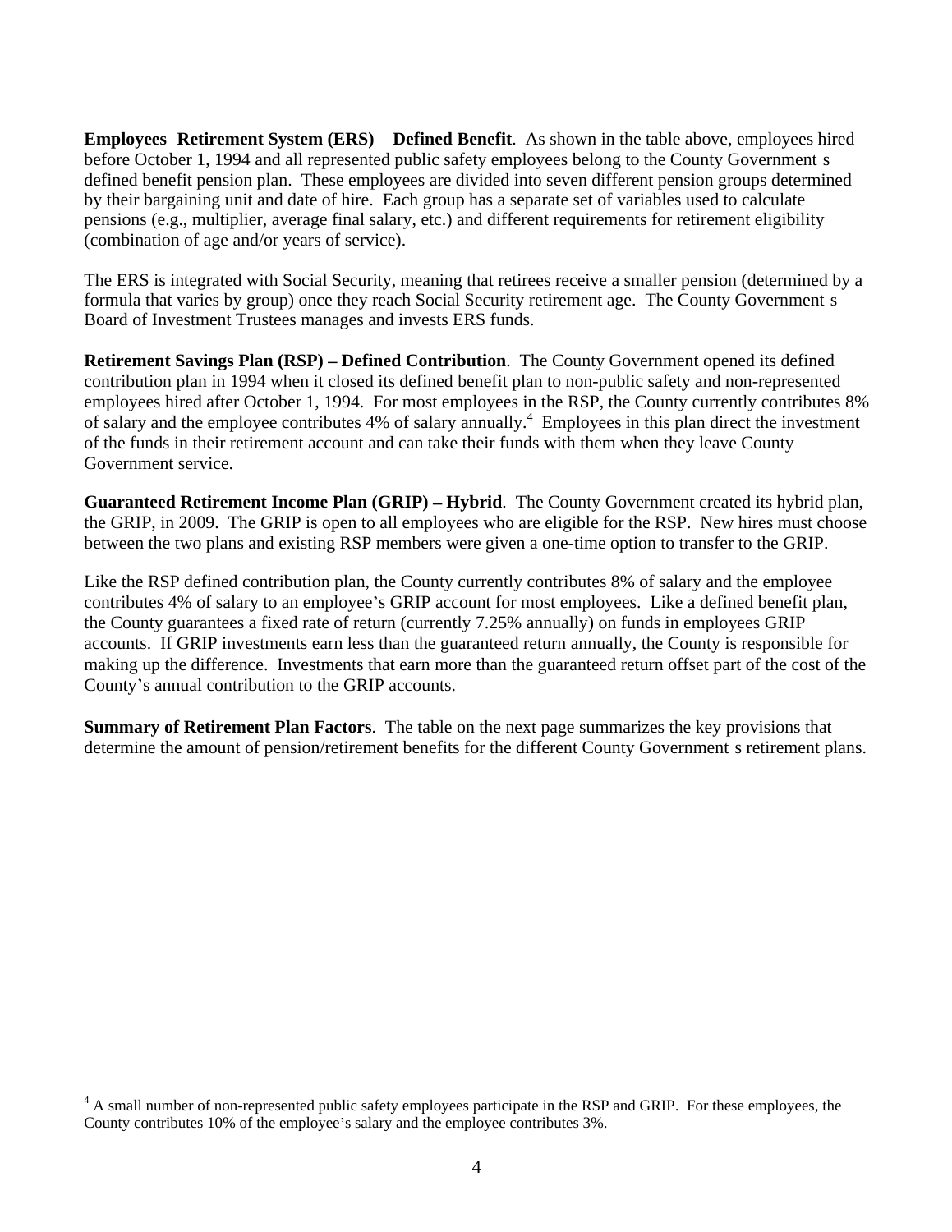# **Summary of County Government Retirement Plans: Key Provisions that Determine the Amount of an Employee s Pension/Retirement Benefit**

| <b>Defined Benefit Plans</b>                          |                 |                                                 |          |                                          |                   |                                    |                                                           |
|-------------------------------------------------------|-----------------|-------------------------------------------------|----------|------------------------------------------|-------------------|------------------------------------|-----------------------------------------------------------|
|                                                       |                 | <b>FY11 Contribution</b><br>(percent of salary) |          | Minimum Age /<br><b>Years of Service</b> | <b>Multiplier</b> | <b>Final Salary</b><br>Calculation | Social<br><b>Security</b>                                 |
|                                                       | <b>Employee</b> | Employer                                        | Any Age  | <b>Or</b>                                |                   |                                    | <b>Integration</b>                                        |
| Non-public safety hired pre 10-1-94                   | 4%              | 24.9%                                           | 30 years | 60 years old/<br>5 years of service      | 2.0%              |                                    |                                                           |
| Police                                                | 4.75%           | 31.9%                                           | 25 years | 55 years old/<br>15 years of service     | 2.4%              | highest 3                          | Average of   Integrated for  <br>employees<br>hired after |
| Deputy Sheriff/Corrections                            | 4.75%           | 35.85%                                          | 25 years | 55 years old/<br>15 years of service     | 2.4%              | consecutive<br>years               | July 1, 1978                                              |
| Fire                                                  | 5.5%            | 38%                                             | 20 years | 55 years old/<br>15 years of service     | 2.5%              |                                    |                                                           |
| Defined Contribution Plan / Hybrid Plan               |                 |                                                 |          |                                          |                   |                                    |                                                           |
| <b>Employees hired on or</b><br>after October 1, 1994 |                 | <b>FY11 Contribution</b><br>(percent of salary) |          |                                          |                   |                                    |                                                           |
|                                                       | <b>Employee</b> | Employer                                        |          |                                          |                   |                                    |                                                           |
| Non-Public Safety                                     | 4%              | 8%                                              |          |                                          |                   |                                    |                                                           |
| Non-Represented Public Safety                         |                 | 10%                                             |          |                                          |                   |                                    |                                                           |

Source: Montgomery County CodeChapter 33; Montgomery County Employees Retirement System 2009 Actuarial Valuation Report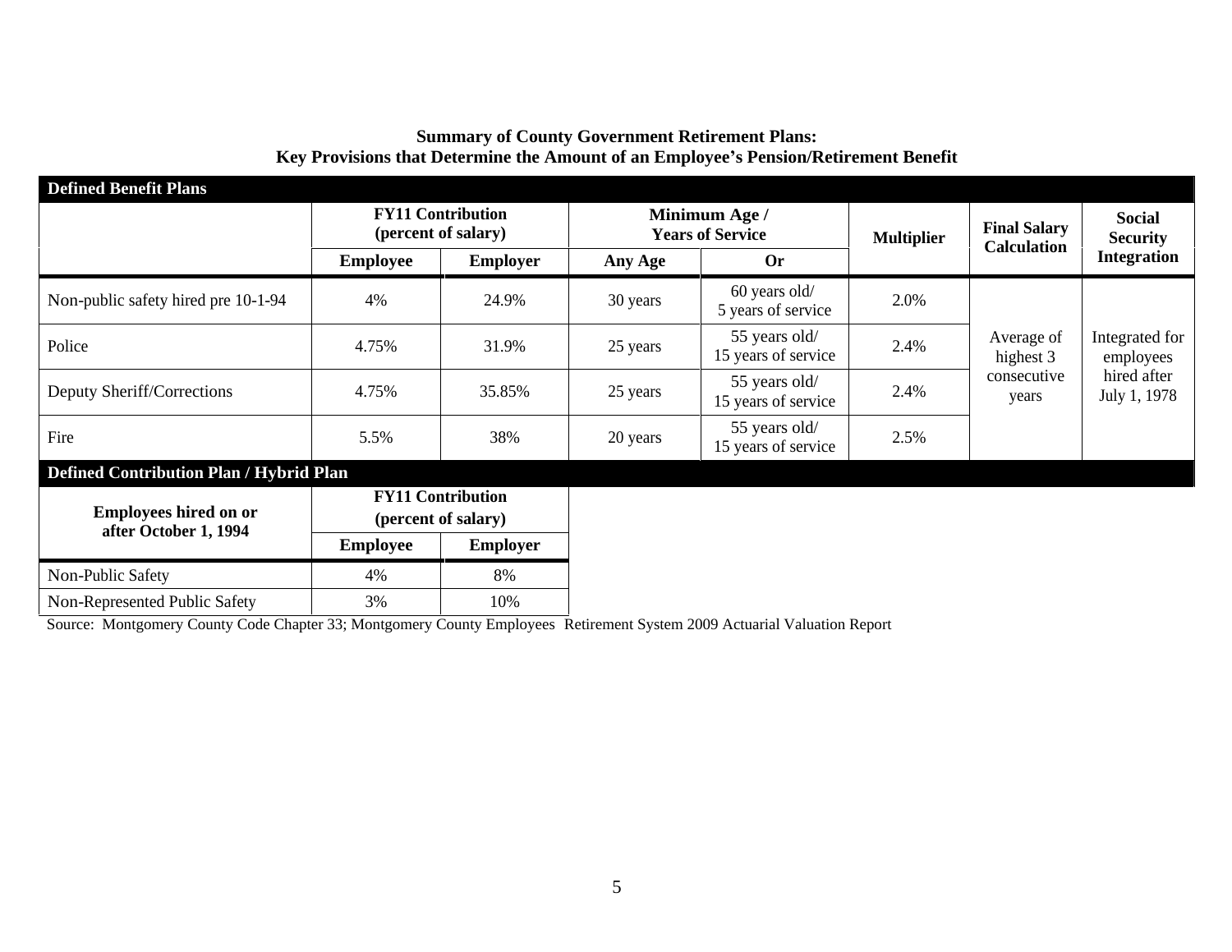# **2. Montgomery County Public Schools**

All MCPS employees participate in a defined benefit retirement plan. Approximately three quarters of MCPS employees participate in a defined benefit plan funded and administered by the State of Maryland. All other MCPS employees participate in a locally-funded defined benefit plan that is identical to the State plan. MCPS refers to these plans (whether State-funded or MCPS-funded) as the employees Core Pension.

In addition to the Core Pension, State law requires MCPS to provide a Pension Supplement to employees in the State pension plan.<sup>5</sup> MCPS provides the Pension Supplement to all MCPS employees, regardless of whether they are in the State- or locally-funded plan. The Pension Supplement that MCPS provides is 150% higher than required by State law. The Core Pension multiplier of 1.8% combined with the 0.2% Pension Supplement provides MCPS employees with an overall 2.0% pension multiplier.

The table below summarizes the key factors that determine the amount of an MCPS employee s pension benefits.

| <b>Core</b><br>pension<br>paid by | Active     | <b>FY11 Contributio</b><br>(percent of salary) |             | <b>Minimum Age.</b><br><b>Years of Service</b> |                    |             | <b>Final Salary</b><br>$\mid$ Multiplier $\mid$ Calculation | Social<br>Security          |
|-----------------------------------|------------|------------------------------------------------|-------------|------------------------------------------------|--------------------|-------------|-------------------------------------------------------------|-----------------------------|
|                                   | Employees+ |                                                | <b>MCPS</b> | Any Age                                        | Or                 |             |                                                             | Integration                 |
| State                             | 16,923     | $\sim$ . $\sim$                                | 1.92%       | ) vears                                        | 60 years<br>old,   |             | Average of<br>100000<br>ingnest o                           | Non-<br>Integrate           |
| <b>MCPS</b>                       | 4,956      | 5.5%                                           | 20.49%      |                                                | 5 year.<br>service | $\angle$ /0 | consecutive<br>years                                        | for service<br>after 7-1-98 |

**Summary of MCPS Pension Plans: Key Provisions that Determine the Amount of an Employee s Pension\***

\* For employees hired on or after July 1, 1998

+ This is the number of active MCPS employees enrolled in the pension plan as of September 2010 Source: MCPS *Understanding Your Retirement* (October 2009)

### **C. Income from Retirement Benefits – Four Examples**

OLO calculated the pension/retirement income that four hypothetical employees who elect to retire on July 1, 2011 would receive under current retirement plan designs. OLO calculated retirement benefit income for one MCPS employee and three County Government employees (listed below) who were chosen to illustrate (1) differences between MPCS and County Government pension plans, (2) the impact on retirement income from retiring after 20 years compared to 30 years, and (3) the difference in retirement income from a defined benefit plan compared to a defined contribution plan.

| Example $(1)$ : | MCPS Teacher with Master's Degree and 30 years of service |  |  |
|-----------------|-----------------------------------------------------------|--|--|
|                 |                                                           |  |  |

Example (2): Master Firefighter with 30 years of service

Example (3): Firefighter III with 20 years of service

Example (4): Child Welfare Case Worker with 30 years of service

To calculate the income from retirement benefits, OLO needed to make certain assumptions about the hypothetical employees. For the four calculations, OLO assumed the employees:

- Had similar starting salaries;
- Began employment with the agency (County Government or MCPS) at age 24; and
- Retired at the maximum salary for their grade. $6$

 $<sup>5</sup>$  State law requires MCPS to provide a Pension Supplement of a 0.08% multiplier. MCPS adds an additional 0.12%, for a</sup> total multiplier of 0.2%. Montgomery County is the only Maryland county required to supplement State teacher pensions.

 $6$  Based on past pay adjustments, employees who work in the same job class until they are eligible for normal retirement will have reached the maximum salary for that grade.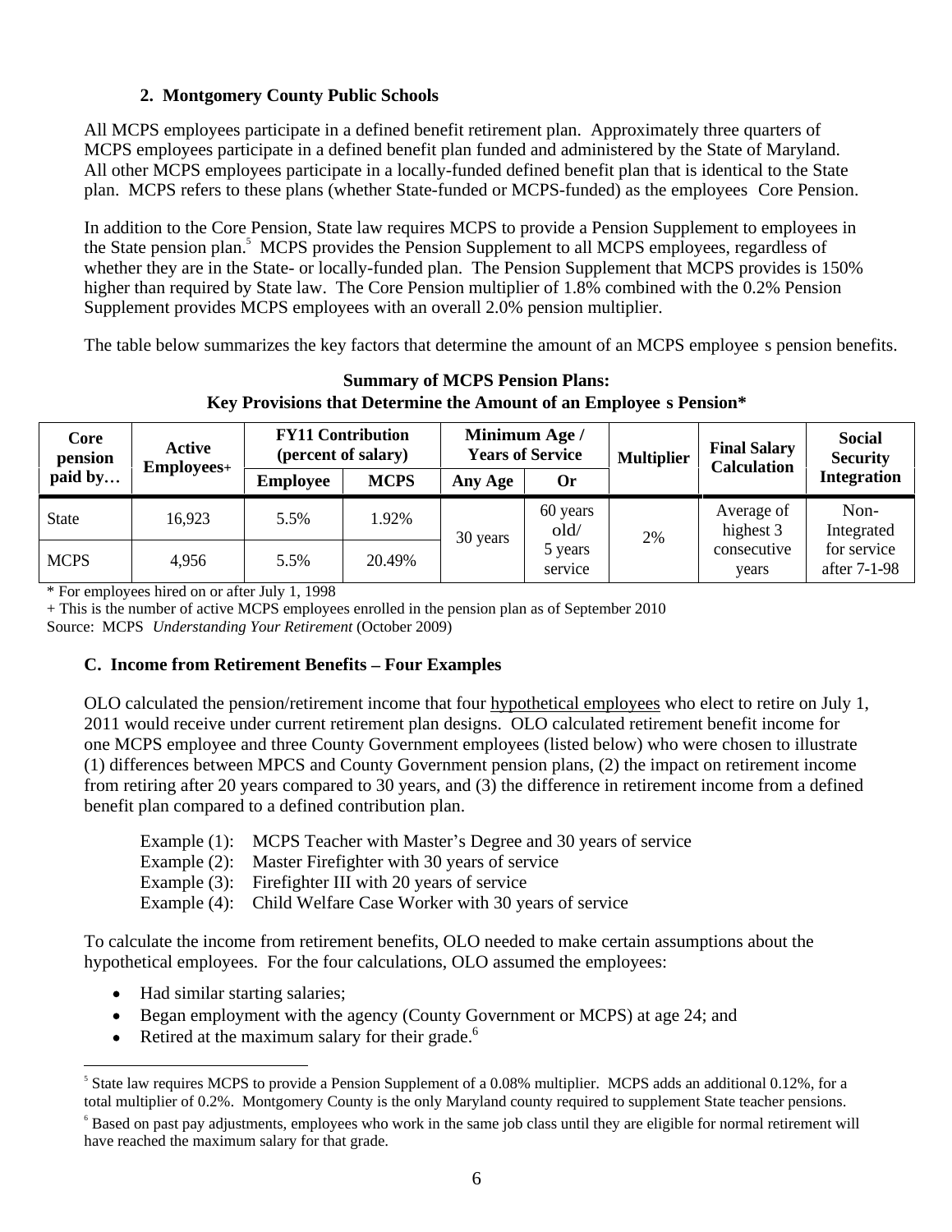In addition, the calculations:

- Assume Social Security benefit amounts based on the scenario that a retiree does not take another paid job after leaving County service and will be eligible for benefits beginning at age 62; and
- Present all dollar amounts in pre-tax, current year dollars.

With the exception of the Firefighter III example, OLO calculated benefits for an employee who retired after 30 years of service. Because firefighters are eligible for normal retirement after 20 years of service,  $70LO$  OLO calculated the retirement benefits for a Firefighter III who served 20 years.

A complete list of assumptions used to calculate retirement benefit income appears on page 11. Of course, changing the assumptions would alter the calculations.

**Example (1): Teacher with Master s Degree**. Teachers participate in the State retirement system and receive a supplemental pension benefit from MCPS. As shown in the table below, a teacher who retires after 30 years of service on July 1, 2011, would receive an annual pension equal to 48.5%<sup>8</sup> of average final salary.<sup>9</sup> At the At the

current maximum salary of \$96,966, the teacher would retire with an annual pension of \$47,009.<br>At age 62, the retiree would begin receiving an annual Social Security benefit of \$17,724. Because MCPS' pensions do not integrate with Social Security, the Teacher receives a Social Security benefit of \$17,724 in addition to his/her annual pension of \$47,009, for a total retirement benefit of \$64,733. Under current law, the Teacher's pension and Social Security benefits are both adjusted annually to account for inflation.

| Years of Service                                | 30       |
|-------------------------------------------------|----------|
| Age at Retirement                               | 54       |
| Final Salary                                    | \$96,966 |
| <b>Annual Retirement Benefit (until age 62)</b> | \$47,009 |
| Pension                                         | \$47,009 |
| Social Security                                 | \$0      |
| <b>Annual Retirement Benefit (age 62+)</b>      | \$64,733 |
| Pension                                         | \$47,009 |
| Social Security                                 | \$17,724 |

### **Annual Pension Payments for an MCPS Teacher with Master s Degree Retiring at Maximum Salary in July 2011 (Current Year \$)**

The table above shows that the amounts of the annual pension (\$47,009) and of the Social Security benefit (\$17,724) remain constant over time. The amounts remain constant because they are shown in current year dollars and OLO assumed that future cost of living adjustments will approximate the future rate of inflation, canceling each other out. For example, future cost of living adjustments will raise the Teacher s annual pension income above \$47,009. However, the increases will be offset by inflation, keeping the value of future payments equal to \$47,009 when measured in current year dollars.

 $\degree$  Firefighters at age 55 or older are eligible for normal retirement with 15 years of service.

<sup>&</sup>lt;sup>8</sup> Teachers receive an annual pension equal to 1.28% of average final salary for each year of service before FY99 and 2.00% of average final salary for each year of service from FY99 onward.

<sup>9</sup> Average final salary equals the mean of the employee s highest three consecutive years of salaries.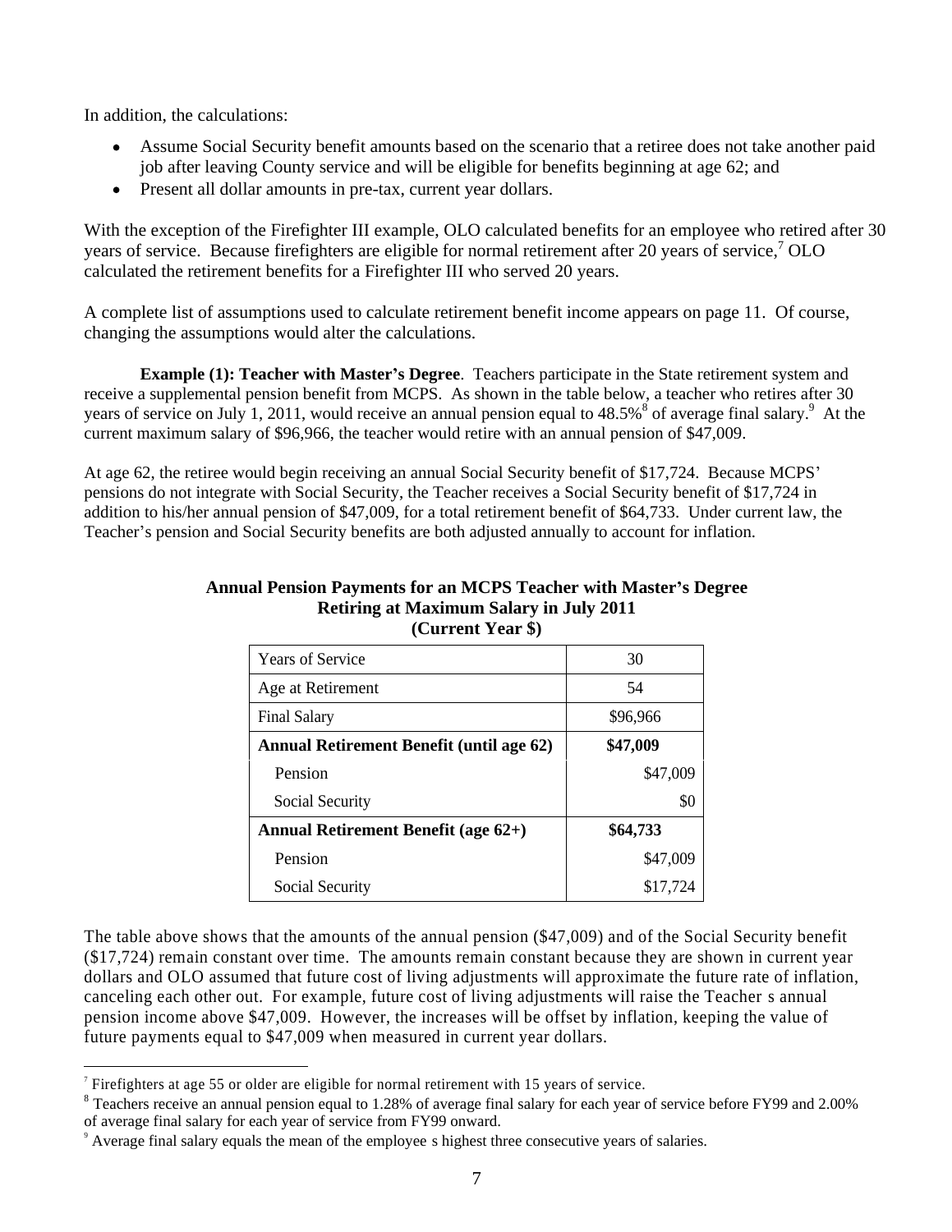**Example (2): Master Firefighter**. Firefighters participate in the County Government s Employees Retirement System. After 30 years of service, a firefighter receives an annual pension equal to 70% of his/her average final salary. At the current maximum Master Firefighter salary of \$87,422, the employee would retire with an annual pension of \$58,382.

Because the County Government's pension integrates with Social Security, when the retired Master Firefighter reaches age 62, s/he will receive a Social Security benefit of \$17,028 and will receive a reduced pension of \$40,138 per year. Under current law, the Master Firefighter's pension and Social Security benefits are both adjusted annually to account for inflation.

| Years of Service                           | 30 <sup>2</sup> |
|--------------------------------------------|-----------------|
| Age at Retirement                          | 54              |
| Final Salary                               | \$87,422        |
| Annual Retirement Benefit (until age 62)   | \$58,382        |
| Pension                                    | \$58,382        |
| Social Security                            | \$0             |
| <b>Annual Retirement Benefit (age 62+)</b> | \$57,166        |
| Pension                                    | \$40,138        |
| Social Security                            | \$17,028        |

#### **Annual Pension Payments for Master Firefighter Retiring at Maximum Salary in July 2011 (Current Year \$)**

The amounts of the annual pre-Social Security (\$58,382) and post-Social Security pensions (\$40,138) as well as the Social Security benefit (\$17,028) remain constant over time. The amounts remain constant because they are shown in current year dollars and OLO assumed that future cost of living adjustments will approximate the future rate of inflation, canceling each other out. For example, future cost of living adjustments will raise the Master Firefighter s annual pre-Social Security pension income above \$58,382. However, the increases will be offset by inflation, keeping the value of future payments equal to \$58,382 when measured in current year dollars.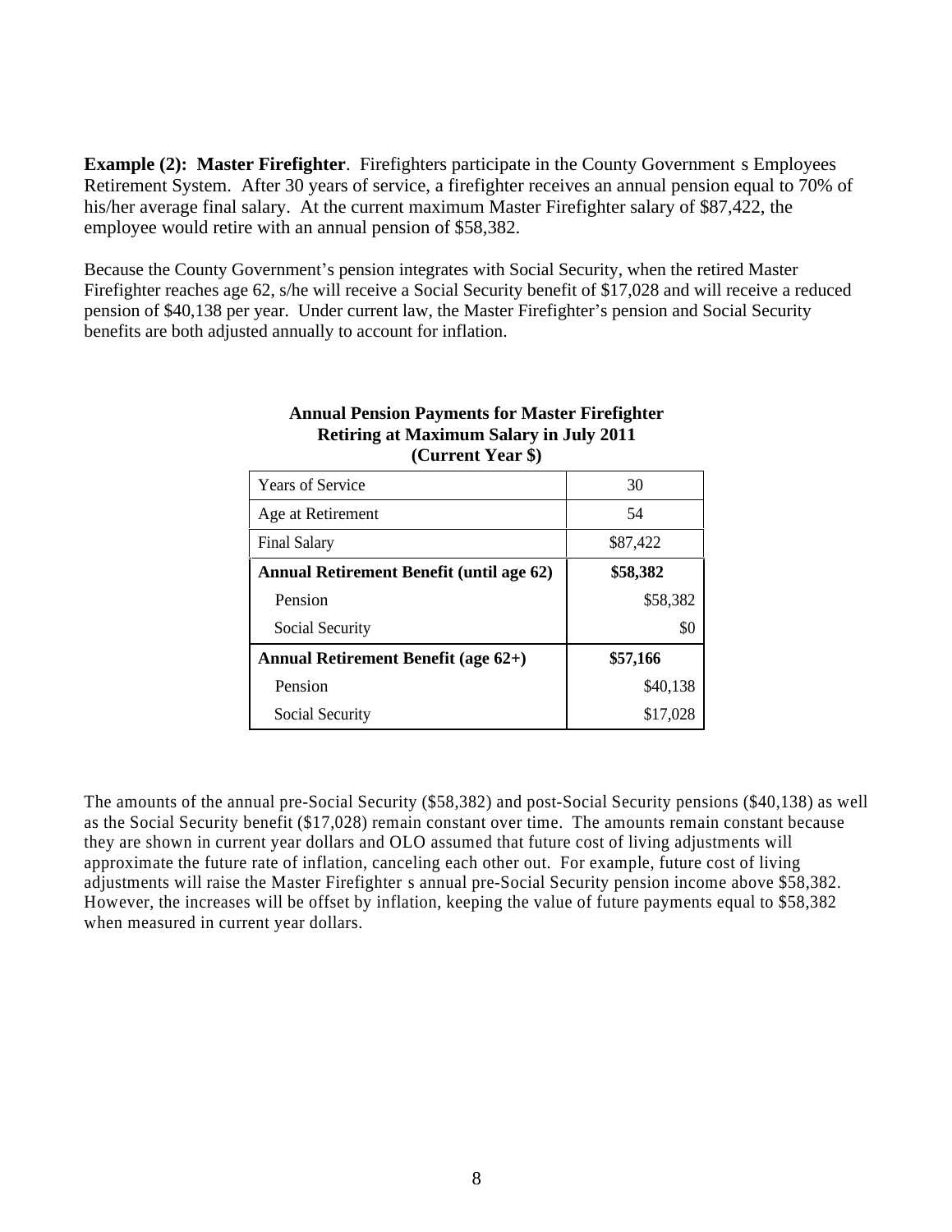**Example (3): Firefighter III.** Firefighters who retire after 20 years of service receive an annual pension equal to 50% of average final salary. At the current maximum Firefighter III salary of \$74,272, the employee would retire with an annual pension of \$37,318.

Because the County Government's pension integrates with Social Security, when the retired Master Firefighter reaches age 62, s/he will receive a Social Security benefit of \$12,336 and will receive a reduced pension of \$25,656 per year. Under current law, the Firefighter's pension and Social Security benefits are both adjusted annually to account for inflation.

| Years of Service                         | 20       |
|------------------------------------------|----------|
| Age at Retirement                        |          |
| <b>Final Salary</b>                      | \$74,272 |
| Annual Retirement Benefit (until age 62) | \$37,318 |
| Pension                                  | \$37,318 |
| Social Security                          | \$0      |
| Annual Retirement Benefit (age 62+)      | \$37,992 |
| Pension                                  | \$25,656 |
| Social Security                          | \$12,336 |

#### **Annual Pension Payments for Firefighter III Retiring at Maximum Salary in July 2011 (Current Year \$)**

The amounts of the annual pre-Social Security (\$37,318) and post-Social Security pensions (\$25,656) as well as the Social Security benefit (\$12,336) remain constant over time. The amounts remain constant because they are shown in current year dollars and OLO assumed that future cost of living adjustments will approximate the future rate of inflation, canceling each other out. For example, future cost of living adjustments will raise the Firefighter s annual pre-Social Security pension income above \$37,318. However, the increases will be offset by inflation, keeping the value of future payments equal to \$37,318 when measured in current year dollars.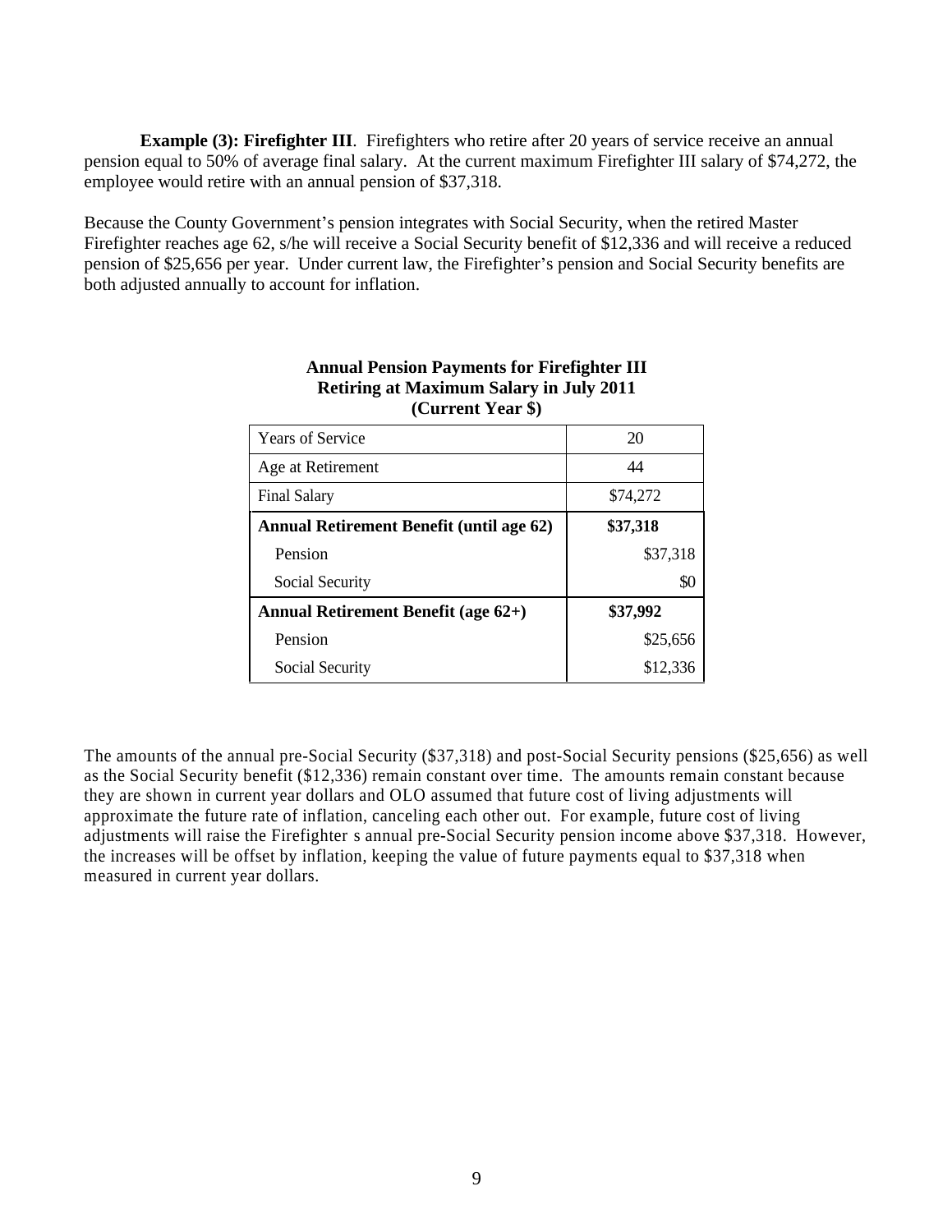**Example (4): Child Welfare Case Worker (Grade 23)**. Non-public safety County Government employees hired since 1994 participate either in the Retirement Savings Plan (RSP) of the Guaranteed Retirement Income Plan (GRIP). RSP and GRIP participants do not receive an annual pension. Instead, the County Government and the employee both make annual contributions to a retirement account. Currently, the County Government annually contributes 8% of salary and the employee contributes 4% of salary to the employee's RSP or GRIP retirement account.<br>The current maximum salary for a Grade 23 County Government employee is \$88,027. In this example, the

Child Welfare Case Worker participated in the GRIP and received an annual guaranteed return of 7.25% for the entirety of his/her County employment.<sup>10</sup> Under current terms of the GRIP, the Child Welfare Case Worker would have accumulated a retirement account balance of more than \$536,000 by the end of his/her 30 years of service.

In addition, the retiree would be eligible for a Social Security benefit of \$17,076 per year beginning at age 62. The receipt of Social Security benefits does not alter the retirement benefit for employees in the RSP or GRIP.

| Years of Service                     |           |
|--------------------------------------|-----------|
| Age at Retirement                    |           |
| <b>Final Salary</b>                  | \$88,027  |
| Social Security Benefit (age $62+$ ) | \$17,076  |
| Retirement Account Balance           | \$536,132 |

#### **Retirement Account Balance for Child Welfare Case Worker Retiring at Maximum Salary in July 2011 (Current Year \$)**

A table summarizing the income from retirement benefits for the four positions appears on the following page. The assumptions used in the calculations are listed below the table. The table on the following page also includes a present value calculation of the retirement income for each of the four employee examples (see question #4 on page 13).

 $10<sup>10</sup>$  Neither the RSP nor the GRIP existed 30 years ago. A Child Welfare Case Worker (or other non-public safety County Government employee) who retires in July 2011 after 30 years of service would receive a pension as a member of the Employees Retirement System (ERS). The County closed the ERS to non-public safety and non-represented employees hired since 1994 and the majority of current non-public safety County Government employees participate in the RSP or GRIP.

The Child Welfare Case Worker example in this memo is a hypothetical case intended to illustrate the retirement benefit for an employee who retires after 30 years in the GRIP. A similar example for an RSP participant could be calculated based on assumptions of the market performance of the employee s investment selections.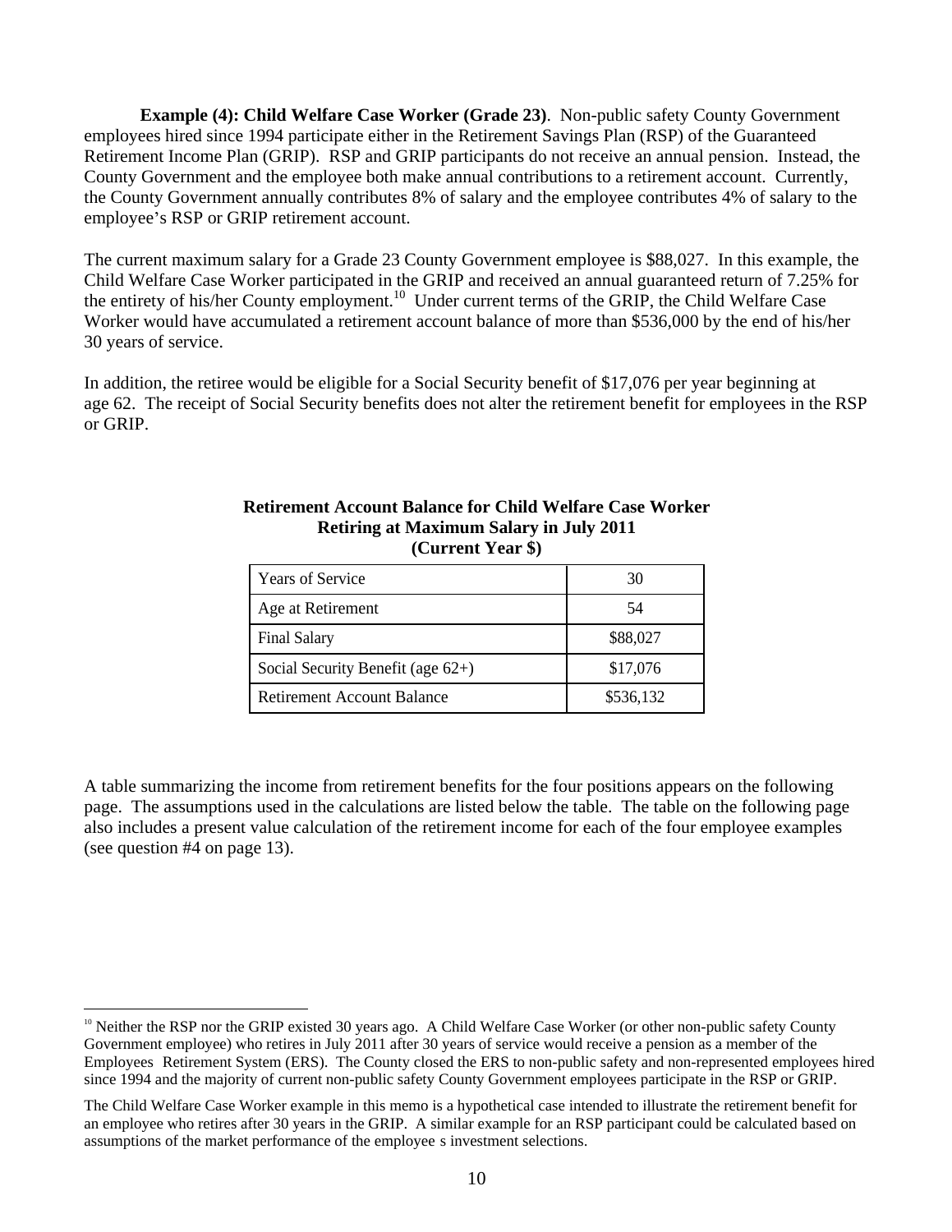|                                          | <b>Teacher</b><br>(MA Degree) | <b>Master</b><br>Firefighter | Firefighter<br>Ш | <b>Child Welfare</b><br><b>Case Worker</b> |
|------------------------------------------|-------------------------------|------------------------------|------------------|--------------------------------------------|
| Years of Service                         | 30                            | 30                           | 20               | 30                                         |
| Age at Retirement                        | 54                            | 54                           | 44               | 54                                         |
| Final Salary                             | \$96,966                      | \$87,422                     | \$74,272         | \$88,027                                   |
| Annual Retirement Benefit (until age 62) | \$47,009                      | \$58,382                     | \$37,318         | \$0                                        |
| Pension                                  | \$47,009                      | \$58,382                     | \$37,318         | $- -$                                      |
| Social Security                          | \$0                           | \$0                          | \$0              | \$0                                        |
| Annual Retirement Benefit (age 62+)      | \$64,733                      | \$57,166                     | \$37,992         | \$17,076                                   |
| Pension                                  | \$47,009                      | \$40,138                     | \$25,656         | $- -$                                      |
| Social Security                          | \$17,724                      | \$17,028                     | \$12,336         | \$17,076                                   |
| <b>Retirement Account Balance</b>        | $- -$                         | $- -$                        | $- -$            | \$536,132                                  |
| Present Value of Retirement Benefit      |                               |                              |                  |                                            |
| excluding Social Security                | \$1,363,264                   | \$1,291,709                  | \$1,198,851      | \$536,132                                  |
| including Social Security                | \$1,753,192                   | \$1,666,325                  | \$1,470,243      | \$911,804                                  |

### **Summary of Income from Retirement Benefits Four Examples of Employees Retiring at Top of Salary Grade in July 2011**

#### Assumptions

- All dollar amounts represent current year dollars.
- Pension payments and retirement account withdrawals are subject to Federal and State income tax. All dollar amounts shown are pre-tax dollars.
- All employees worked full time, were hired into their positions at age 24, and retire on July 1, 2011 with no unused sick leave.
- All employees retired with a top of grade salary for the position (including longevity awards).  $\overline{\phantom{m}}$
- The Social Security Administration's online "Social Security Quick Calculator" is the source for annual Social Security benefits.  $\overline{\phantom{m}}$
- Social Security pension amounts assume that retirees do not take another paid job after leaving County service and will be eligible for benefits beginning at age 62.  $\overline{\phantom{0}}$
- The Child Welfare Case Worker's retirement account balance assumes a starting salary of \$25,000; an annual employer contribution of 8% of salary; an  $\overline{\phantom{m}}$ annual employee contribution of 4% of salary; and participation in the GRIP with an annual guaranteed return of 7.25%.
- Present value calculations assume that pension and Social Security cost of living adjustments equal the future rate of inflation.  $\equiv$
- Present value calculations assume an average life expectancy of 84 years (the current average life expectancy assumption for ERS plan members). $\overline{\phantom{0}}$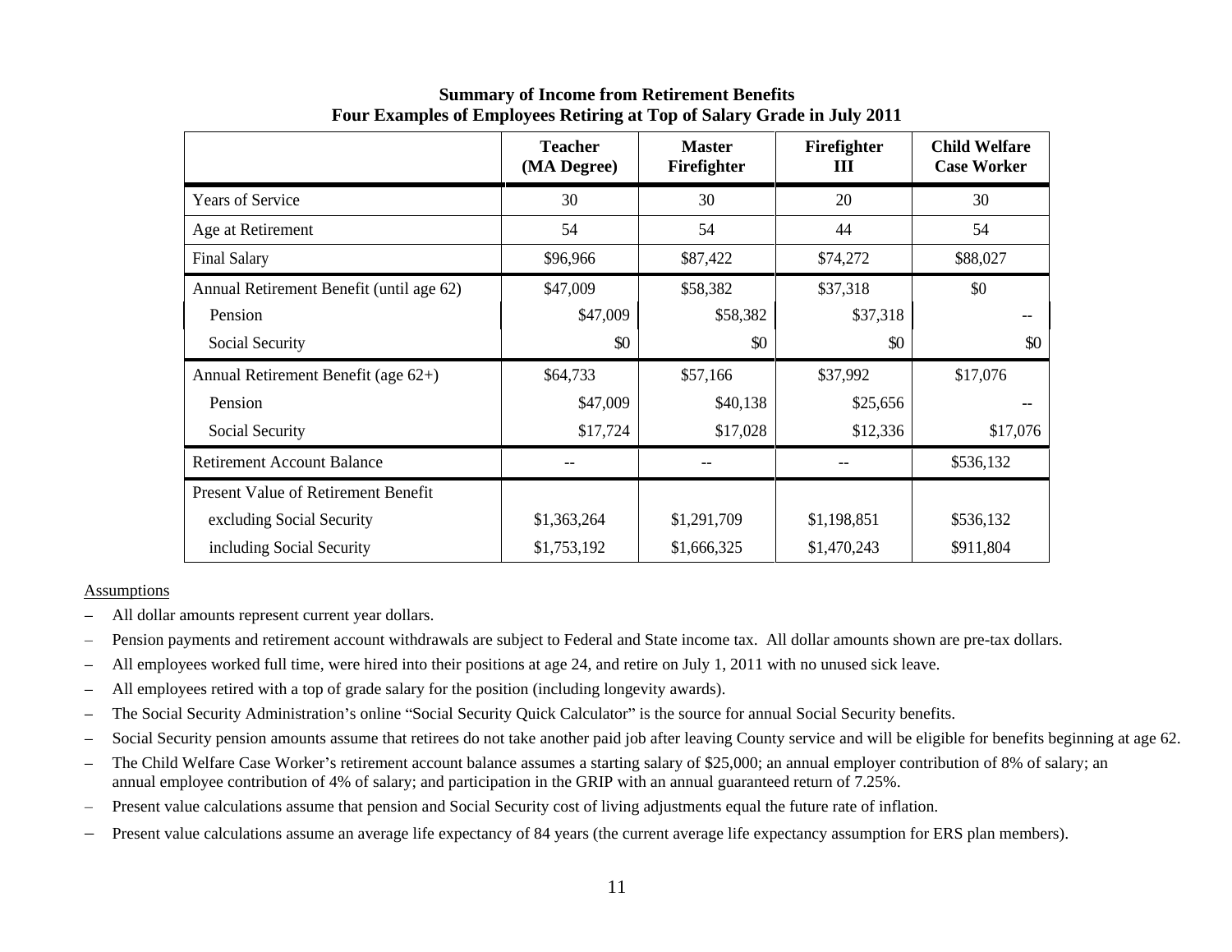### **D. Retirement Plan Questions and Answers**

This final section adopts a question and answer format to explain the major variations between/among the retirement benefits received by the four employee examples presented above.

### **1. Why does the Teacher s annual pension payment remain unchanged after age 62, while the two Firefighters pensions from the County Government decrease at that age?**

**Social Security Integration:** Since FY79, the County Government's pension plan has "integrated" with Social Security. Social Security integration means that an employer reduces a retiree's annual pension payment when the retiree becomes eligible for Social Security.<sup>11</sup> When a Firefighter becomes eligible for Social Security, the County Government's integrated plan reduces the annual pension payment to 68.75% of the initial annual pension amount.

Neither the State's pension plan nor the MCPS pension supplement integrates with Social Security for service after July 1, 1998. Therefore, for all service after that date, a Teacher's pension is not reduced when a retiree becomes eligible for Social Security.

### 2. If the Teacher's final salary is greater than the Master Firefighter's final salary, why does the **Teacher receive a lower annual pension (up to age 62) than the Master Firefighter?**

**Pension Multipliers:** As described earlier in this memo, a retiree's annual pension payment is based on both average final salary and a multiplier. The Master Firefighter who worked for 30 years earned a pension equal to 2.5% (the multiplier) of average final salary for the first 20 years of service plus 2.0% of average final salary for the next 10 years of service. The multipliers result in the Master Firefighter receiving a pension equal to 70% of final average salary after 30 years of service.

Teachers receive an annual pension equal to 1.28% of average finalsalary for each year of service before FY99 and 2.0% of average final salary for each year of service from FY99 on. A Teacher retiring this summer after 30 years of service would have a pension equal to 48.5% of average final salary. In future years, a Teacher retiring after 30 years of service will have worked additional post-FY99 years (with those years subject to the higher 2.0% multiplier), and so, will have a higher pension.

### 3. The Firefighter III retires with a final salary that is about 85% of the Master Firefighter's final **salary. Why is the annual pension for the Firefighter III only equal to about 64% of the Master Firefighter s annual pension?**

**Years of Service:** One of the primary factors that determines a retiree's final pension is years of service. In the examples shown in this memo, the Master Firefighter worked for 30 years while the Firefighter III worked for 20 years. Based on current Employee Retirement System plan provisions, a firefighter's annual pension equals 50% of average final salary after 20 years of service and rises to 70% of average final salary after 30

years of service. Working ten additional years results in the retiree receiving a higher annual pension.<br><sup>11</sup> For the examples in this memo, OLO assumed that the retirees would not take another paid job after leaving Count As such, these retirees would become eligible for Social Security benefits beginning at age 62.